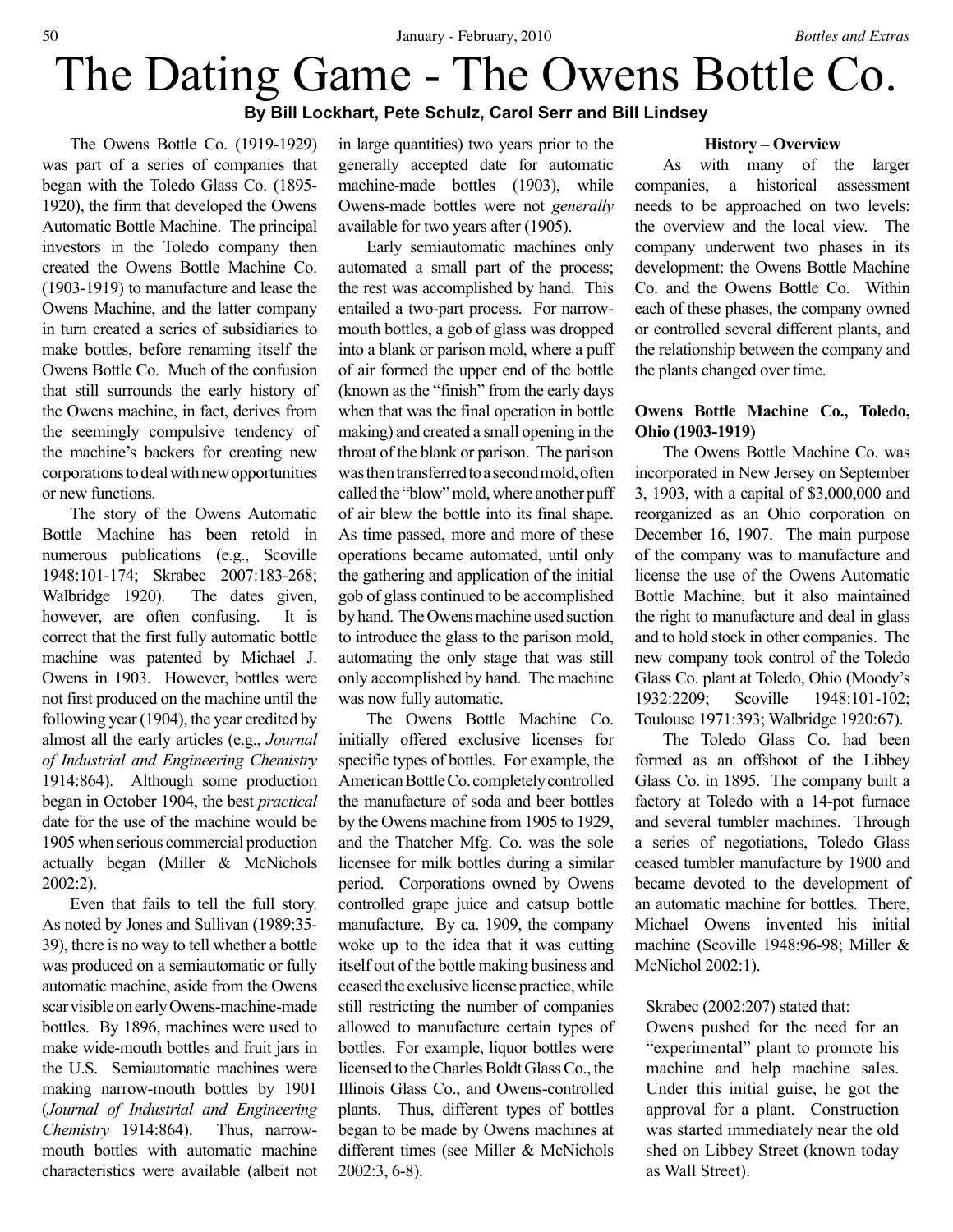Skrabec's positioning of this statement immediately after discussing the founding of the Owens Bottle Machine Co. in 1903 makes it sound like the Owens company built the plant *after* it was founded.

But this was not the case. A glass trade account in May, 1903, indicates that the "model plant" was "built and about to be operated" (*National Glass Budget* 1903), more than five months before the creation of the Owens Bottle Machine Co. Walbridge (1920:67), one of the officers of the Toledo and Owens companies, stated that "the newly formed company [i.e., the Owens Bottle-Machine Co.] took over the plant of the Toledo Glass Company . . ." Scoville (1948:102) agreed, stating that "Toledo Glass . . . handed over its experimental plant which had been built on Libbey Street in Toledo." Toulouse (1971:393) confirmed that "another plant for the Toledo Glass Co. was built on Libbey Street . . . . and . . . became part of the Owens Bottle Machine Co." once that firm was created. It is thus clear that the initial "experimental" factory of the Owens Bottle-Machine Co. was the older Toledo Glass plant on Libbey St.

The company quickly realized that it was losing a tremendous profit-making opportunity by not manufacturing bottles, itself. The firm created three other corporations (in 1904, 1909, and 1912 – see below) to make bottles and issued them licenses, although it retained the license for vinegar, grape juice, and narrow-mouth food (notably catsup) bottles in the name of the Owens Bottle Machine Co. in 1908 (Miller & McNichol 2002:7; Toulouse 1971:394). This retention by the parent company was probably so that they could allow *any* companies under the Owens umbrella to make such bottles. In 1909, the firm similarly retained the license for prescription bottles (Miller & McNichol 2002:7; Scoville 1948:110), although it also licensed the Whitney Glass Works and Illinois Glass Co. to make prescription ware.

Initially, the Owens operation issued exclusive licenses for the use of its machines to produce particular categories of ware, e.g., beer, soda and porter bottles to the Ohio Bottle Co. (later American Bottle Co.); milk bottles to Baldwin-Travis (later the Thatcher Mfg. Co.). Soon, licenses became less exclusive; the Illinois Glass Co., Charles Boldt Glass Co., and the Owens West Virginia Bottle Co. all received licenses to make liquor bottles (Miller & McNichol 2002:2; Scoville 1948:104-105, 107).

Originally, Owens only leased the machines to its licensees. Because of the threat of the Sherman Anti-Trust Act, Owens changed its tactics and vested the ownership of the machines in each of the licensees in January 1912 (Scoville 1948:108). In 1913 and 1914, the Owens management begged its exclusive license holders to sub-license Owens to manufacture bottles on its own machines – with little success. Thatcher was the only one who granted that option – in return for a reduction of the royalties from 40 cents to 10-15 cents per gross. Owens was granted permission to make 50,000 to 150,000 gross of milk bottles per year for Thatcher at the Clarksburg plant (Scoville 1948:104-107). The original plant (No. 1) retained its experimental machines but did not expand its production. By November 1916, the plant still only had a single 10-arm experimental machine (Palmer 1917:212).

During the teens, Owens began to expand by acquiring the controlling stock of some of its rivals. Owens gained control of the Whitney Glass Works, Glassboro, New Jersey, in 1915, but the company retained its own identity until 1918. In 1916, Owens gained complete control of both the American Bottle Co. and the Graham Glass Co., although both retained their identities. The following year, the firm purchased the former Greenfield Fruit Jar & Bottle Co., Greenfield, Indiana, from its owner at the time, the Ball Brothers Glass Mfg. Co. (Owens Bottle Machine Co. 1917; Toulouse 1971:396; Scoville 1948:110, 113; Walbridge 1920:106).

The firm also began production at the new factory in Charleston, West Virginia, by the end of 1918 and abandoned the old Whitney plant in 1919 (Toulouse 1971:397; Walbridge 1920:107). This was followed by a similar takeover of the Charles Boldt Glass Co., also in 1919 (see 1 and individual plant discussions below). Between 1911 and 1919, the Owens Bottle Machine Co. controlled a total of 17 plants, although four had closed by 1920. The Owens Bottle Machine Co. was renamed the Owens Bottle Co. in 1919.

# **Owens Bottle Co., Toledo, Ohio (1919- 1929)**

On May 1, 1919, the Owens Bottle Machine Co. adopted the name that would make it famous as a bottle manufacturer: The Owens Bottle Co. (Moody's 1932:2209; Scoville 1948:101; Walbridge 1920:111-112). The company had previously been known primarily as maker of machines with bottles as a sideline. By this time, Owens had acquired or built all the factories that it would own (see Table 1). We have been unable to find a record of any acquisitions between 1920 and the merger with the Illinois Glass Co. in 1929.

In 1927, the combined plants operated 18 continuous tanks that made "prescriptions, patent, proprietary, packers and preservers, catsup, vinegar, salad dressing, fruit juices, narrow neck, etc." (*American Glass Review* 1927:141-143). This listing continued until 1929, when the Owens Bottle Co. and the Illinois Glass Co. merged to form the Owens-Illinois Glass Co.

#### **History – Individual Plants**

This section is organized by plant numbers, where available, and otherwise by dates. The divided organization is necessary to address acquisitions that did not fall under the Owens numbering system. The numbering system was apparently developed fairly early, probably by 1911, when the Owens Bottle-Machine Co. officially acquired the second factory in Toledo and the one in Fairmont, West Virginia. It was certainly in place by at least 1913 (Owens Bottle-Machine Co. 1913). The system was complicated because Owens gained control of several companies (Whitney Glass Works, 1915; American Bottle Co., 1916; Graham Glass Co., 1916; Charles Boldt Glass Co., 1919), some of which had several plants. These were *not* given Owens numbers but continued to operate under their former names.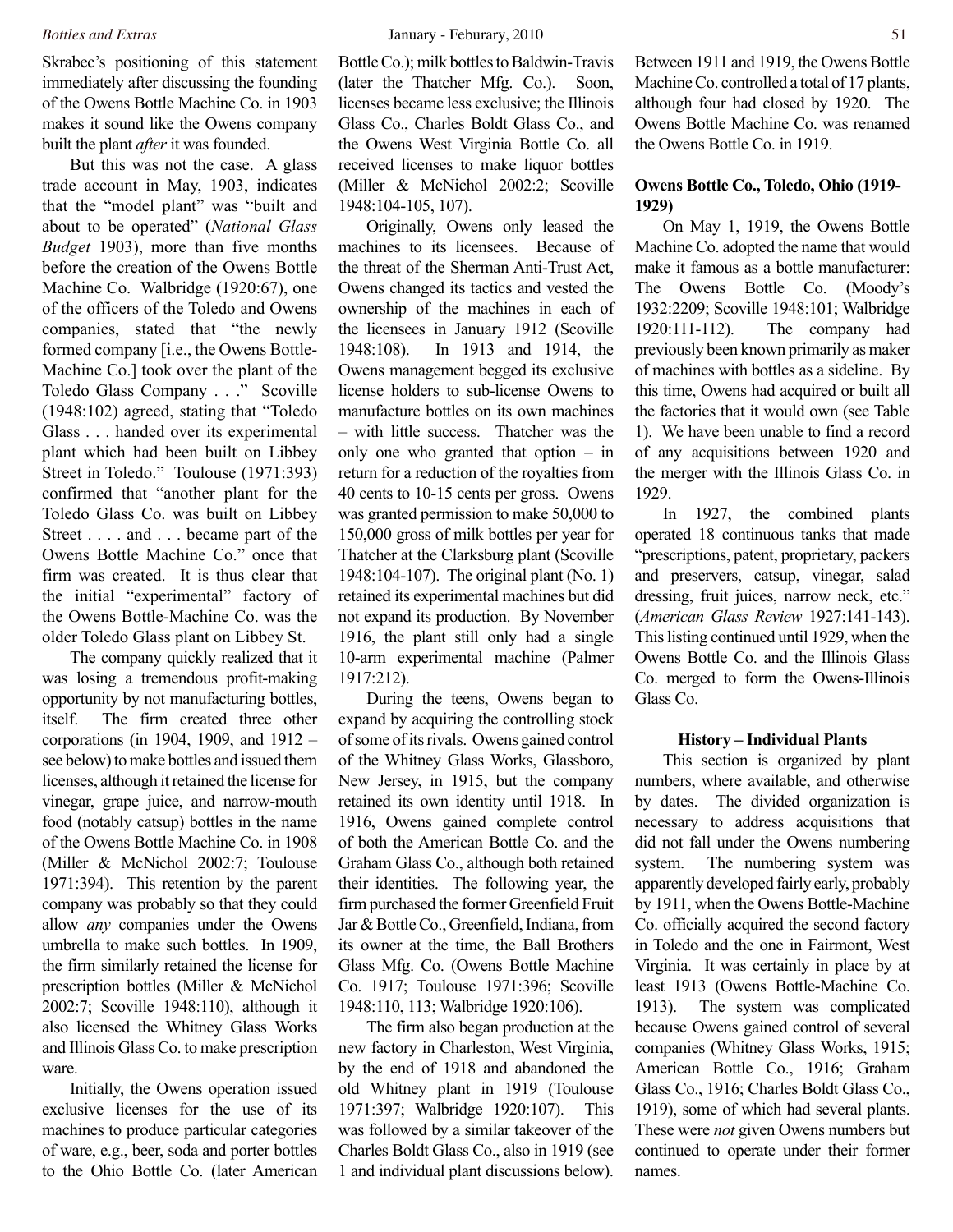**Table 1 – Owens Bottle Co. – Factory Numbers, Locations, and Dates\***

| $No.**$        | Location                 | <b>Former Name</b>                | <b>Dates of Operation</b> |
|----------------|--------------------------|-----------------------------------|---------------------------|
| $\mathbf{1}$   | Libbey St., Toledo, OH   | Toledo Glass Co.                  | 1903-[1919] 1929†         |
| $\overline{2}$ | W. Toledo, OH            | Northwestern Ohio Bottle Co.      | 1904-[1911] 1918          |
| 3              | Fairmont, WV             | Owens West Virginia Bottle Co.    | 1909-[1911] 1929†         |
| 4              | Westlake St., Toledo, OH | Libbey Glass Co.                  | 1913-1915                 |
| $4***$         | Clarksburg, WV           | Owens Eastern Bottle Co.          | 1912-[1915] 1929†         |
|                | Evansville, IN           | Graham Glass Co.                  | 1916-1929                 |
|                | Loogootee, IN            | Graham Glass Co.                  | 1916-1926                 |
|                | Okmulgee, OK             | Graham Glass Co.                  | 1916-1929                 |
|                | Chekotah, OK             | Graham Glass Co.                  | 1916-1923                 |
|                | Newark, OH               | American Bottle Co.               | 1916-1929                 |
|                | Streator, IL             | American Bottle Co.               | 1916-1929                 |
| 5              | Greenfield, IN           | Greenfield Fruit Jar & Bottle Co. | 1917††-1921               |
| 6              | Charleston, WV           | Owens Bottle Machine Co.          | 1918-1929                 |
| $\tau$         | Glassboro, NJ #1         | Whitney Glass Works               | 1918†††-1919              |
| 8              | Glassboro NJ #2          | Owens Bottle Machine Co.          | 1918-1929                 |
| $5$ $\ddagger$ | Cincinnati, OH           | Charles Boldt Glass Mfg. Co.      | 1919-1926                 |
| 211            | Huntington, WV           | Charles Boldt Glass Mfg. Co.      | 1919-1929                 |

\* Most of the information in this table was taken from a Table 11, Scoville (1948:113). Dates, however, are also from elsewhere in the book, Toulouse (1971:393-397), Miller & McNichol (2002:6-8), or the Owens annual reports.

\*\* Since the companies purchased (as opposed to factories built) retained their former identities, they were not numbered like the ones originating with Owens and bearing the Owens name. \*\*\* The Clarksburg plant received No. 4, when the Westlake plant closed in 1915.

† These factories remained in business until at least the end of the Owens era; the number in brackets reflects the date they were absorbed into either the Owen Bottle Machine Co. or the Owens Bottle Co.

†† Owens may have owned the Greenfield plant by November 14, 1916 (Roller 1994:41).

††† Owens gained control in 1915 but did not own all the stock until 1918. The plant continued to operate under the Whitney name until the 1918 acquisition.

‡ The Cincinnati factory became Plant No. 5 after the Greenfield factory closed in 1921.

‡‡ The Huntington factory became Plant No. 2 after the W. Toledo factory closed in 1918.

To add further complexity, the Whitney and Boldt plants were later given Owens numbers. Thus, in the following section (and in Table 1), the factories are addressed in numerical order from Plant No. 1 to Plant No. 4, followed by the controlled companies that never received numbers, followed by the remaining numbered plants, even though the Owens company gained control of some of those earlier.

The system was adopted and expanded in 1929 to include all the glass plants of the newly-formed Owens-Illinois Glass Co. Eventually, the plant codes were used to mark the bottles that each factory produced, and this has inspired considerable interest in determining which numbers designated which factories. Strangely, although the system was used systematically within the company, external references (newspaper

accounts, directory listings) almost never mention the numerical designation of a factory. Absent research in corporate archives, the best sources for the early codes seem to be the Annual Reports prepared for the stockholders. Some of these were published verbatim in the trade literature, while we have obtained a few others from company sources.

# **Plant No. 15 – Owens Bottle-Machine Co. (1903-1919)**

# **Plant No. 1 – Owens Bottle Co. (1919- 1929)**

This was the experimental and demonstration factory, located on Libbey St. in Toledo. As noted above, the original Owens machine was developed at the Toledo Glass Co. factory. The company built the new experimental plant in 1903. With its single machine, the experimental factory produced bottles, initially perhaps for demonstration purposes. Beginning in October 1904, however, machine operation at the plant fell under the control of the Northwestern Ohio Glass Co., which (pending construction of its own plant) began making beer bottles. All bottles made at the plant were sold through the Ohio Bottle Co., although the original output went to Mexico. Sales in the U.S. probably did not begin until 1905 (Scoville 1948:109; Skrabec 2002:230; Toulouse 1971:393). See the next section on the Northwestern Ohio Bottle Co. and Lockhart et al. (2007a) for a more thorough discussion.

The American Bottle Co., successor to the Ohio Bottle Co. continued the same policy. On January 18, 1906, however, American Bottle, now secure in its own production, instructed Owens to cease making bottles for its account. In April 1906, the plant began making catsup bottles for local firms and added pharmaceutical and proprietary medicine bottles in 1912 (Scoville 1948:109; Skrabec 2002:230; Toulouse 1971:393). In 1912, the plant burned. The company rebuilt the factory, still using the No. 1 designation (Smith 1976:1; Walbridge 1920:93). Although sources are unclear, it is likely that pharmaceutical and proprietary medicine bottles were added when the new plant was opened.

The new plant housed the company's machine designing department, construction department, and the principal mold department. By 1916, two machines in the factory made catsup bottles, gallon packers, and siphon bottles. Prior to this addition, virtually all siphon bottles were imported. The following year, the plant received a new furnace, fueled by oil (Owens Bottle-Machine Co. 1916; 1917). The plant remained in business long enough to become Plant No. 1 for the Owens-Illinois Glass Co., after the 1929 merger (Scovill 1948:113; Toulouse 1971:395).

# **Northwestern Ohio Bottle Co., Toledo, Ohio (1904-1911)**

# **Plant No. 2 – Owens Bottle-Machine Co. (1911-1918)**

Formed by the owners of the Owens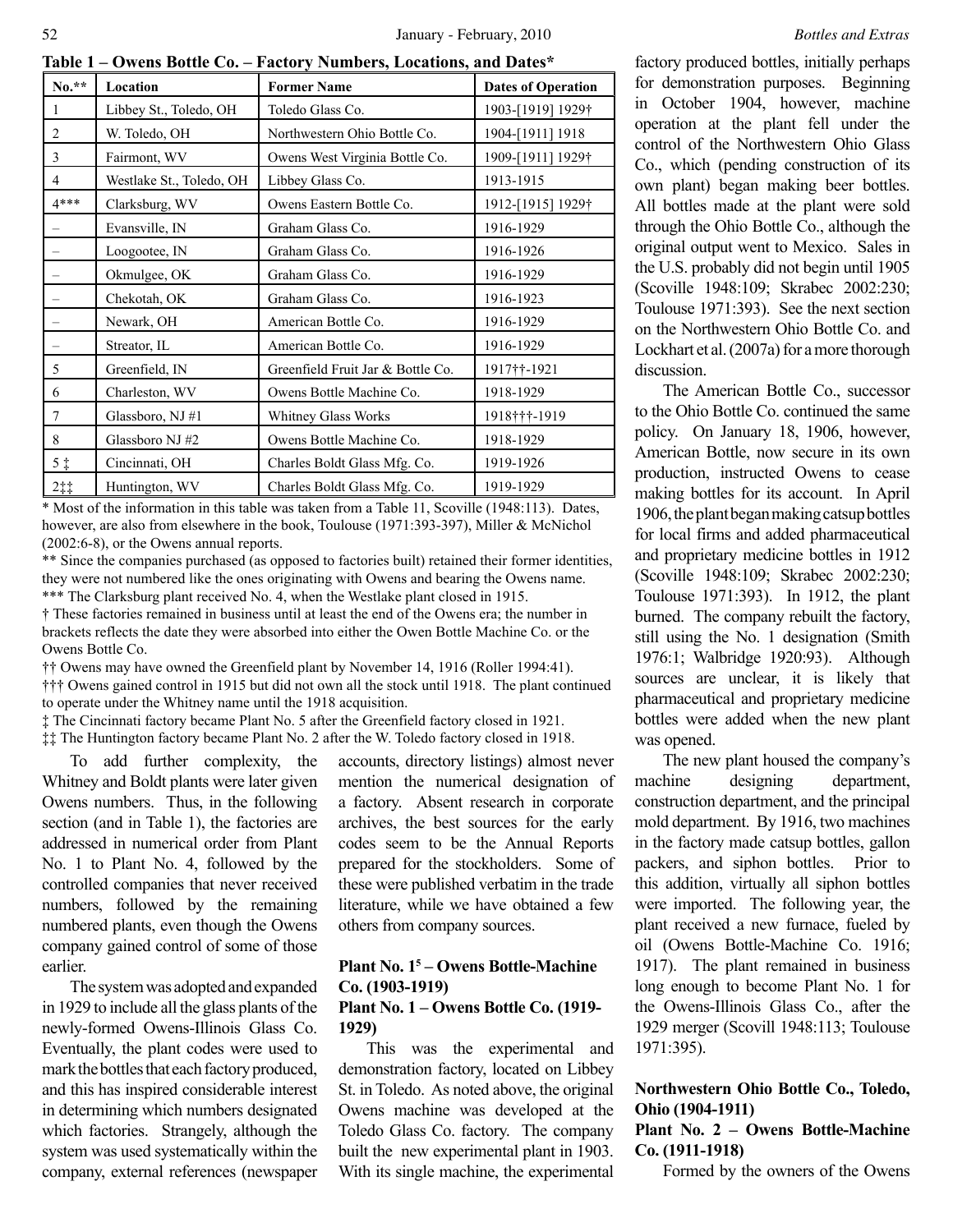Bottle Machine Co., the Northwestern Ohio Bottle Co. was an Ohio corporation, established in June 1904 to make bottles with the Owens machine. In August 1904 the Ohio Bottle Co. (which had recently formed and been licensed to make beer and soda bottles on Owens machines, which had not yet been installed) became the selling agent for beer bottles made by Northwestern. But Northwestern at that time had no factory and no machines. Consequently, it was allowed to use the Libbey Street experimental factory for commercial production beginning in October 1904. All of the beer bottles were to be sold by Ohio Bottle, and all were destined-at least initially-for markets in Mexico so as not to compete with home production (*National Glass Budget* 1904e:10; 1904f:1; Skrabec 2007:209).

Northwestern was licensed to make wine, brandy, and some "branded" medicine bottles on November 1, 1904 (Miller & McNichol 2002:6; Scoville 1948:103, 106, 145-146; Skrabec 2007:209; Toulouse 1971:394; Walbridge 1920:72). The actual Northwestern plant in West Toledo was presumably completed in 1905. The plant originally used two Owens "A" machines and had 50 workers (Skrabec 2007:209). In January 1908, the Owens Bottle Machine Co. purchased all the stock in Northwestern. The plant operated "two machines making 8-oz. catsups and whisky bottles" during that year (Hayes 1909:1; Owens-Illinois 1943; Scoville 1948:109). In 1911, Owens consolidated Northwestern into the larger company as part of its expansion into bottle production. The installation became Plant No. 2 (Miller & McNichol 2002:6; Owens Bottle-Machine Co. 1916; Scoville 1948:103, 106, 110, 145-146; Toulouse Although the 1913 Owens Annual Report noted that "the factory operated in a satisfactory manner," it was described as "the least modern of your company's factories" the following year (*National Glass Budget* 1913b:1; 1915a:1). In 1914, Plant No. 2 still had two machines making "catsup and brandy bottles" (*Journal of Industrial and Engineering Chemistry* 1914:864). When the Westlake branch (Plant No. 4) was abandoned in 1915, two older machines at Plant No. 2 were

removed, and the company installed the "newly constructed carboy machine" and operated it experimentally. The 1915 report described the bottles produced as being "of a very superior quality" (*National Glass Budget* 1915:1).

The Annual Report for 1916, stated that "some years ago your directors decided to abandon [Plant No. 2], but increasing business necessitated a change in plans and modern equipment has been installed in order to fill orders and maintain dependable service" (Owens Bottle-Machine Co. 1916). In November 1916, the plant was listed as having one 6-arm and one 10-arm Owens machine, making "miscellaneous bottles" (Palmer 1917:212).

The Annual Report for 1917 noted that the installation was only used because "abnormal demand for [the] Company's product necessitated the use of every facility in order to meet, as nearly as possible, the urgent requirements of customers." The report described the plant as "the least modern of Company's factories and will probably become a reserve plant as soon as new factories are in operation and its productive capacity can be spared" (Owens Bottle-Machine Co. 1917). That plan apparently changed. According to Toulouse (1971:394), Owens closed the plant, when it opened the Charleston factory in 1918.

# **Owens West Virginia Bottle Co., Fairmont, West Virginia (1909-1911) Plant No. 3 – Owens Bottle-Machine Co. (1911-1919)**

# **Plant No. 3 – Owens Bottle Co. (1919- 1929)**

The Owens Bottle Machine Co. created the Owens West Virginia Bottle Co. in 1909 to receive a license on December 27 for "certain kinds of beverage bottles" – actually grape juice bottles – to be made on Owens automatic bottle machines (Scoville 1948:105). The corporation was capitalized at \$100,000, and the new firm immediately built a "modern threefurnace, six-machine plant at Fairmont, West Virginia" (Scoville 1948:110) that was formally opened on October 1, 1910 (Toulouse 1971:394). The site near Fairmont, West Virginia, was chosen because of its proximity to the natural gas and coal fields, a steady supply of fuel (Walbridge 1920:80).

In 1910, plans were in place to install six 10-arm Owens machines at Fairmont (*National Glass Budget* 1910:1; Walbridge 1920:80). As noted above, the factory was sub-licensed by both the Illinois Glass Co. and the Charles Boldt Glass Mfg. Co. to make liquor bottles on July 10, 1910 (Owens-Illinois 1943). The Owens Bottle Machine Co. consolidated the Owens West Virginia Bottle Co. into the larger firm during the last quarter of 1911 as part of its plan to increase bottle production (Scoville 1948:110), soon designating the installation as Plant No. 3. In 1914, twelve machines were in production at the Fairmont factory, making "liquor, catsup, and grape juice bottles." The factory made grape juice bottles in 4- and 16-ounce sizes along with 9-ounce catsup bottles (*Journal of Industrial and Engineering Chemistry* 1914:864).

During 1912 and 1913, the plant added three additional furnaces equipped with AN and AR machines. Over the next few years, the factory replaced the older AE machines with more 10-arm AN and AR machines (Toulouse 1971:394). During 1913, the factory was expanded to six furnaces with an even dozen ten-arm machines. The plant was described as "the largest of your company's factories" that was "maintained at the highest standard of efficiency" in the 1915 Annual Report. By November 1916, the Fairmont factory still made "liquors, bottles, preserves, and miscellaneous" ware at same twelve 10-arm machines (*National Glass Budget* 1913b:1; 1915b:1; Owens Bottle-Machine Co. 1916; Palmer 1917:212).

The location, however, was a poor choice. Owens built the factory in a narrow river valley. The topography caused gusty winds and spring flooding to disrupt production. Despite repeated warnings from advisors, Owens expanded the plant two years after its inception (Fones-Wolf 2007:165). The plant was still in operation in 1929, when the company merged with the Illinois Glass Co. (Scoville 1948:146) and it continued to operate under the same plant number within that corporation.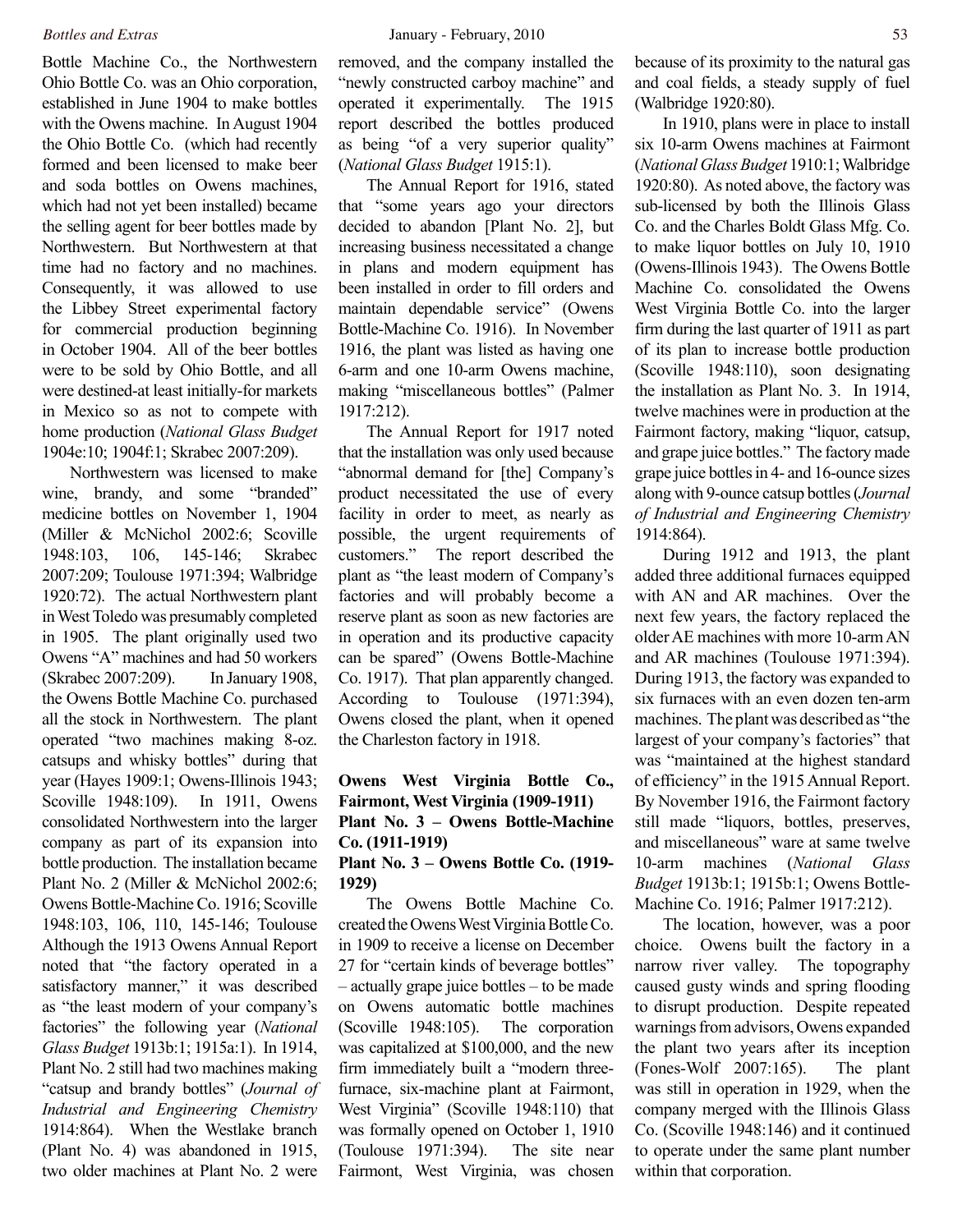**Libbey Glass Co. and Westlake Machine Co., Westlake St., Toledo, Ohio (1908- 1914)**

# **Plant No. 4 – Owens Bottle-Machine Co. (1913-1915)**

The history of this plant is somewhat confusing. Libbey, Owens, and several others with interests in both the Libbey Glass Co. and Owens Bottle-Machine Co. incorporated the Westlake Machine Co. on November 6, 1907. The new corporation built a factory on Westlake St. in Toldeo at some point during 1908. It was established to develop a new machine that incorporated and combined the operating principles of the Toledo Glass Co. semiautomatic light bulb machine and the Owens (fully) Automatic Bottle Machine. The plant actually operated as a joint enterprise between Westlake, Libbey Glass, and the Owens Bottle-Machine Co. (Scoville 1948:113, 130, 165; Skrabec 2007:220, 275).

The Owens company became concerned that the experimental operations would conflict with commercial production in the newly rebuilt Plant No. 1 on Libbey St., constructed in 1912. To alleviate the concerns, the firm leased the Westlake St. plant and transferred experimental operations from Libbey St. to Westlake St. in 1913. This new experimental plant (Plant No. 4) was the focus of development work on furnaces and machines as well as chemical investigations regarding glass composition. It suffered a destructive fire in 1915 and was abandoned (*National Glass Budget* 1913b:1; 1915a:1; 1915b:1; Scoville 1948:113; Toulouse 1971:396). So far as we are aware, the Westlake St. factory in Toledo, was the only plant in the history of the system that was never used for commercial bottle production.

# **Owens Eastern Bottle Co., Clarksburg, West Virginia (1912-1914) Plant No. 4 – Owens Bottle Machine Co. (1914-1919)**

# **Plant No. 4 – Owens Bottle Co. (1919- 1929)**

The Owens Eastern Bottle Company, Clarksburg, West Virginia, was created specifically to use the Owens automatic bottle machines at its new factory. The corporation was capitalized at \$1,000,000

and received a license on June 11, 1912, to make prescription, proprietary, and druggists' ware. Although the Owens Bottle Machine Co. owned 51% of the stock, four other glass houses (Whitney Glass Works, Fidelity Glass Co., Cumberland Glass Mfg. Co., and Bellaire Bottle Co.) each were stockholders (Griffenhagen and Bogard 1999:103; Miller & McNichol 2002; Moody's 1932:2209; Scoville 1948:106, 110, 146; Toulouse 1971:394- 396; Walbridge 1920:101).

Although the actual consummation was still more than two years away, plans were already in place to install three machines at Clarksburg in 1910 (*National Glass Budget* 1910:1). Production did not begin until 1913, when the factory made medicine bottles and pharmaceutical ware on six Owens machines at three furnaces (*National Glass Budget* 1913a; *Journal of Industrial and Engineering Chemistry* 1913:953). The plant operated five machines making "oval, round, square, and flat prescription bottles, panels and other small ware" the following year (*Journal of Industrial and Engineering Chemistry* 1914:864). In addition, the factory made milk bottles for the Thatcher Mfg. Co. (Toulouse 1971:396).

The first two years were not very profitable, and most of the original stockholders began to regret their decisions to invest. During December 1914, the Owens Bottle Machine Co. bought out all the other stockholders and consolidated Owens Eastern into the larger company (*National Glass Budget* 1915b:1). The newly absorbed plant used six 10-arm machines to make prescription and proprietary ware and that arrangement continued through 1917. The 1916 Annual Report stated that a second factory was being built and should be operational by May 1917, doubling the capacity at that location. Those plans, however, were dropped, and the plant remained in operation with six machines (*National Glass Budget* 1915b:1; Owens Bottle-Machine Co. 1916; 1917; Palmer 1917:212). The Clarksburg factory remained in production and became a plant of the Owens-Illinois Glass Co., retaining its distinction as Plant No. 4 in the new company.

American Bottle Co., headquarters in Newark, Ohio (1905-1916) American Bottle Co. (Owens management), Newark and Streator, Ohio (1916-1929)

The American Bottle Co. grew out of the Ohio Bottle Co., established in 1904 to make soda and beer bottles with the Owens machines. The company became the American Bottle Co. in 1905 and rapidly became one of the largest beer and soft drink manufacturers in the United States. The Owens Bottle-Machine Co. gained control of the American Bottle stock in 1916.

The Newark plant had been the flagship factory for American Bottle, but that began to shift after the second plant was built in Streator. The Annual Reports for 1916 and 1917 still listed Newark first, but, by 1920, the factories had been numbered, and American Bottle Co. No. 1 and No. 2 were located at Streator. The Newark plant was American Bottle Co. No. 3 (Owens Bottle-Machine Co. 1916; 1917; Owens Bottle Co. 1920). One Streator plant and the Newark operation survived to become part of the Owens-Illinois Glass Co. in 1929.

# **Graham Glass Co., Evansville, Indiana, and other locations (1907-1916)**

**Graham Glass Co. (Owens management), Evansville and Loogootee, Indiana; Okmulgee and Checotah, Oklahoma (1916-1929)**

The Graham Glass Co. began in 1907. The Owens Bottle-Machine Co. purchased the entire stock of the Graham plants at Evansville and Loogootee, Indiana, in 1916 and acquired 50% of the stock of the factories at Okmulgee and Checotah, Oklahoma. Thus, the Owens company gained control of the Graham machine rights and feeder patents. This event led to legal battles between the Owens firm, Harford-Empire (the other major bottle machine manufacturer), and the federal government over who had what rights to what invention. These disputes lasted for the next quarter century (Owens-Illinois 1943).

Like American Bottle, the Graham plants continued to operate under the Graham name. Owens sold the Checotah plant to the Illinois Glass Co. in 1923 and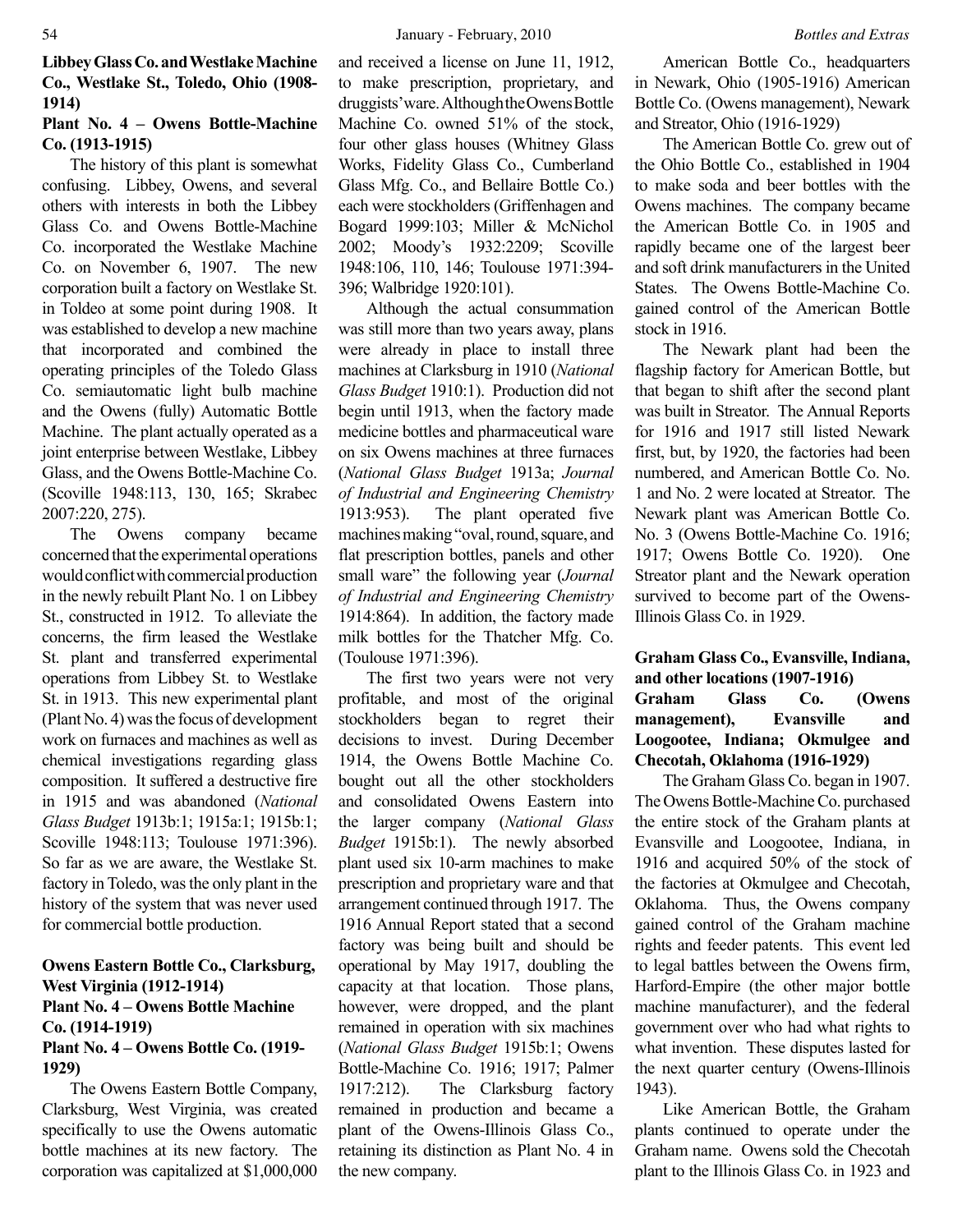closed the Loogootee plant in 1926. The Owens-Illinois Glass Co. shut down the Okmulgee branch in 1929 (Keller 1998:27; Toulouse 1971:216).

# **Greenfield Fruit Jar & Bottle Co., Greenfield, Indiana (ca. 1902-1915) Plant No. 5 – Owens Bottle-Machine Co. (1916-1919)**

**Plant No. 5 – Owens Bottle Co. (1919- 1921)**

The story of the exclusive Owens license for fruit jars is very convoluted. James A. Chambers (likely the son of David H. Chambers of A&DH Chambers, the long-lived Pittsburgh glass house) first obtained the license in 1906. Chambers allowed his option to expire, and it was picked up by Frank C. Ball the following year. Ball, too, allowed the option to lapse, and Louis Hollweg acquired the license on January 2, 1909. He assigned the rights to the Greenfield Fruit Jar & Bottle Co. in November of that year. A week later, Greenfield sold the rights (and the factory) to the Ball Brothers. By 1910, the Ball Brothers had paid more than four times the amount stipulated in Frank Ball's original option (Miller & McNichol 2002:7; Scoville 1948:105).

The Greenfield Fruit Jar & Bottle Co. grew out of Hollweg & Reese at Greenfield, Indiana, and began operations ca. 1902 with seven press-and-blow machines. For undisclosed reasons, Hollweg closed the plant between August 1905 and June 1906. The reopened factory continued to produce fruit jars, packers, and other jar types. Hollweg apparently installed the Owens machines at Greenfield between January and November 1909. They were almost certainly in place when the Ball Brothers purchased the factory (Roller 1994:38-40).

The Ball Brothers Glass Mfg. Co. officially bought the Greenfield company on November 20, 1909. They continued to operate under the Greenfield Fruit Jar & Bottle Co. name and leased the Ball Factory No. 2, at Muncie, Indiana, to Greenfield to install three Owens AD (nine-arm) machines in late 1910. The Ball Brothers gradually transferred Owens machine operations entirely to Muncie and closed the Greenfield plant in May 1915

(Roller 1994:40-41).

The Owens Bottle-Machine Co. acquired the operation in late 1916 or 1917, and it became Plant No. 5. The factory was completely overhauled and equipped with three Owens machines, commencing operations in May of the same year. The plant was intended to make catsup bottles for the Frazier Packing Co. Owens closed the plant in 1921 (Owens Bottle Machine Co. 1917; Roller 1994:41; Toulouse 1971:396; Walbridge 1920:106).

# **Plant No. 6 – Owens Bottle-Machine Co., Charleston, West Virginia (1918- 1919)**

# **Plant No. 6 – Owens Bottle Co. (1919- 1929)**

The Owens Bottle-Machine Co. began construction of Plant No. 6 at Charleston, West Virginia, in 1917. The plant was projected to have a "productive capacity . . . more than 50% greater than that of the Clarksburg factory" (Owens Bottle-Machine Co. 1917). The factory produced pharmaceutical and proprietary medicine bottles as well as milk bottles for the Thatcher Mfg. Co. Thatcher held the exclusive license to make milk containers with the Owens machines, but the Charleston plant manufactured milk bottles for Thatcher until Thatcher acquired sufficient facilities to fill all of its own orders (Toulouse 1971:396)

The new plant drew visitors from throughout the industry. It was the first fully automated factory, where the bottle manufacture from mixing of the batch for the glass to the final inspection at the cold end of the lehr was untouched by a single human hand. The plant opened with a single furnace but quickly added three others, all in 1918. The company added a fifth furnace the following year. The factory made prescription, proprietary, pharmaceutical, household, chemical, toiletry, and cosmetic bottles, as well as food containers of all types (Toulouse 1971:396-397).

In 1923, the Owens company completed an enlargement of the Charleston factory. The new unit contained "the largest furnace your company has yet built" for two new CA machines, "a new type designed to operate with multiple molds." The 1923

Owens Annual Report noted that "the completion and installation of the first CA machine is the most important step taken during the past year" (*National Glass Budget* 1924:9). The plant remained in production into the Owens-Illinois era (Toulouse 1971:397).

# **Whitney Glass Works, Glassboro, New Jersey (1835-1915) Whitney Glass Works (Owens management) (1915-1918) Plant No. 7 – Owens Bottle-Machine Co. (1918-1919)**

Although the company traced its origins to 1775, Thomas H. Whitney did not join the firm until 1835, and the company became the Whitney Brothers in 1839 (Toulouse 1971:519-522; Tyson 1971:35-36). Whitney received a license for the Owens machines (to make pharmacy bottles) in 1909. This required a significant rebuilding of the plant, with smaller tanks replacing the three larger ones. Owens shipped the first AE machine to Whitney on February 12, 1910, and the plant had seven Owens AE machines in place by the end of 1911 (Miller & McNichol 2002:7; Scoville 1948:110; Toulouse 1971:523).

The plant was a successful operation, but the Owens Bottle-Machine Co. bought the controlling stock in 1915. Lohman (1972:5) explained the sale:

Primarily it was because the Whitney family associated with the enterprise was dying out. . . . The administrators of Dudley Whitney's estate asked Owens Bottle Machine Company to take up Whitney's personal notes in order to prevent the immediate and illadvised sale of 1,954 shares of Whitney stock. The company complied and three years later Owens Bottle bought the remaining shares and dissolved the Whitney Glass Works on July 1, 1918.

Whitney retained its own identity from 1915 until 1918, when it still boasted seven Owens machines (Owens Bottle-Machine Co. 1917; Scoville 1948:110, 113). Owens began construction of a new plant at Glassboro in 1917 and opened the factory in 1918, the same year Owens acquired the remaining assets of Whitney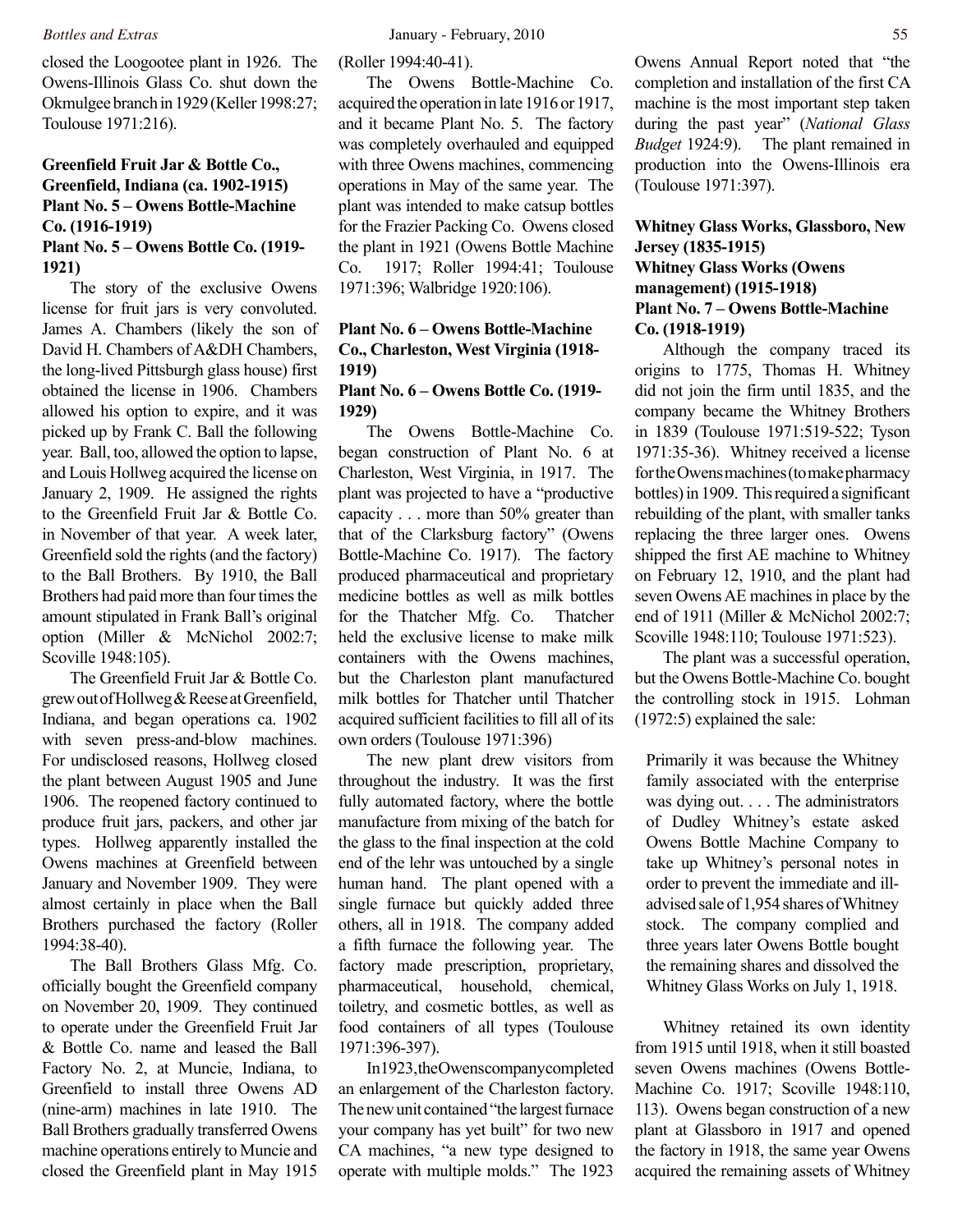and dissolved the Whitney Glass Works on July 1 (Lohmann 1972:5-6; Scoville 1948:110). The firm abandoned the old Whitney plant in 1919. The old and new plants apparently coexisted for at least some time, resulting in the name "Glassboro #2" for the second factory. Although we have not discovered documentary evidence to substantiate this claim, it is very likely that the "Glassboro #1" factory became Plant No. 7 in the Owens lexicon during its brief life as a part of the Owens Bottle-Machine Co. (rather than its old identity as the factory of Whitney).

# **Plant No. 8 – Owens Bottle-Machine Co., Glassboro, New Jersey (1918-1919) Plant No. 8 – Owens Bottle Co. (1919- 1929)**

As noted in the section above, Owens began construction of its new, six-machine plant at Glassboro in 1917. The plant opened in 1918, just in time for the dissolution of the Whitney Glass Works (see above). At that point, the new factory became Plant No. 8 of the Owens Bottle-Machine Co. It made prescription, proprietary, household, chemical, toiletry, and cosmetic bottles (Lohmann 1972:5-6; Toulouse 1971:397; Walbridge 1920:107). The plant remained open and became part of the Owens-Illinois Glass Co. in the 1929 merger.

# **Charles Boldt Glass Co., Cincinnati, Ohio (1900-1919)**

**Charles Boldt Glass Co. (Owens management) (1919-ca. 1921) Plant No. 5 – Owens Bottle Co. (ca. 1921-1926)**

In 1900, Charles Boldt reorganized the Muncie Glass Co., Muncie, Indiana, to form the Charles Boldt Glass Co. The same year, he built a new plant at Cincinnati, Ohio. In 1908, the Muncie plant was sold to a newly organized Muncie Glass Co. In the July 10, 1910, Boldt acquired the right to manufacture liquor bottles on the Owens automatic machine (Lockhart et al. 2007b; Owens-Illinois 1943).

Due to Prohibition, the liquor industry collapsed in 1919, and the Cincinnati factory apparently closed. The Owens Bottle Co. purchased the majority stock and took control of the Boldt factories (including the one at Huntington – see below) as a subsidiary, refurbishing the plants and converting the machinery to produce a general line of glass products. On November 19, 1922, Boldt offered to sell his remaining stock to the Owens company. Although the date has not been discovered, the Owens firm may have acquired the stock soon after the offer. At some point, probably in early 1923 (but certainly prior to 1925), the Cincinnati factory became Plant No. 5 of the Owens Bottle Co. (the Greenfield plant – formerly Plant No. 5 – had closed in 1921). Owens had certainly acquired the remaining stock by January 1926, when it apparently closed the factory (Lockhart et al. 2007b; Owens Bottle Co. 1920; 1925; Owens-Illinois 1943).

# **Charles Boldt Glass Co. Huntington, West Virginia (1913-1919) Charles Boldt Glass Co. (Owens**

### **Management) (1919) Plant No. 2 – Owens Bottle Co. (ca. 1919-1929)**

Boldt opened the Huntington, West Virginia plant in 1913. Until the Owens Bottle Co. captured the majority stock in 1919, the history of the Huntington factory paralleled that of the Cincinnati plant described above. Probably about 1921 (certainly by 1925), Plant No. 2 – formerly, the identification of the West Toledo factory – had been reassigned to the Huntington factory. Huntington remained a part of the Owens Bottle Co., retaining the Plant No. 2 designation with the Owens-Illinois Glass Co. after the 1929 merger (Lockhart et al. 2007b; Owens Bottle Co. 1920; 1925).

### **Containers and Marks**

Owens allowed some companies it purchased to use non-Owens logos and codes. The former Graham plants retained the original Graham marks and code system that included date and factory identifications (see Lockhart 2004; 2006; Porter 1995:4). However, the new management created new marks (but not the Box O) for the American Bottle plants at Streator and Newark (Lockhart et al. 2007a:51-52; Toulouse 1971:454-455).

As more and more feeders were

developed to make semiautomatic machines fully automatic, the Owens machines fell into disuse. The newer machines were easier to use and easier to change molds on. The last Owens machine, a 1914 "AQ" Diphead, was retired from Gas City, Indiana, in 1982 (Skrabec 2002:223).

# **Box O (1919-1929)**

Toulouse (1971:393) claimed that the Owens Bottle Co. only used a single mark, the Box O (O inside a square) from 1911 (the date he incorrectly claimed the company was renamed) until the merger with the Illinois Glass Co. in 1929 **(Figure 1)**. Jones (1966:17) dated the mark as



**Figure 1: The Box-O mark (El Paso Coliseum collection)**

beginning in 1915. She also included an O.B.G. mark that she attributed to "Owens Bottle Glass 1904-05." She certainly mixed the mark up with the OBCo logo used by the Ohio Bottle Co. during the 1904-1905 period. Giarde (1980:76-77) reviewed the company information but never specifically discussed the application of the mark to milk bottles (the subject of his book). Peterson (1968:48) noted the mark and the beginning date of 1919 but added no other information. The Box O mark was consistently embossed on the bases of bottles, and all bottles with the mark were accompanied by Owens scars **(Figure 2)**.



**Figure 2: The Owens Scar (Lindsey)**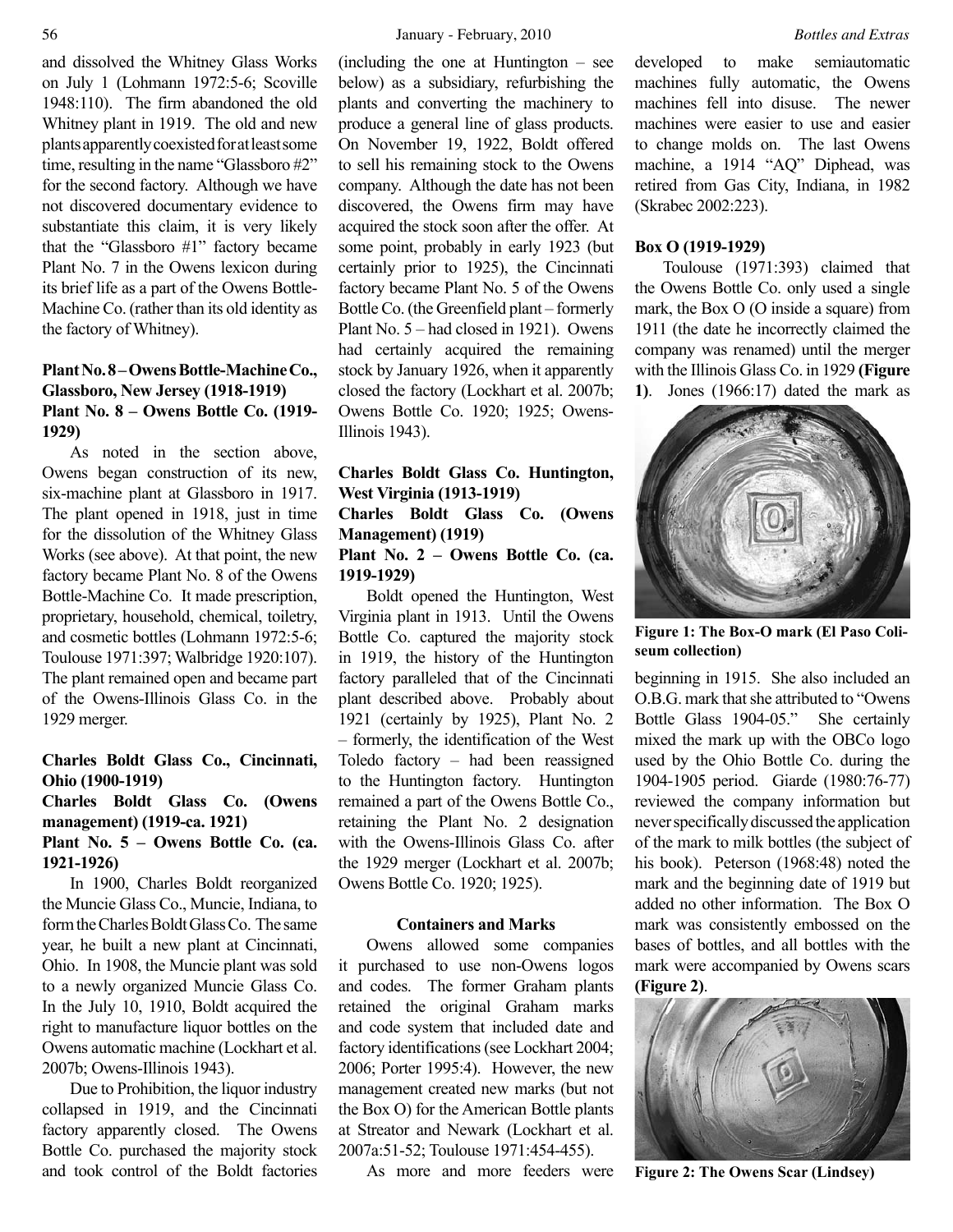Citing the U.S. Patent Office, however, Ayres et al. (1980:32-33) noted that the Box O mark, trademark #130,000, was registered on March 16, 1920. The company claimed that the mark had been used since April 4, 1919. This indicates that the mark was used for only about 11 years. When Owens allowed other glass houses exclusive licenses for beer, soda, and milk bottles, it blocked its own path into producing them.

Despite the Owens blockage of its own ability to produce milk bottles, we have seen a single example of a *chocolate* milk bottle offered on eBay. The bottle was embossed "2 {Box-O} 8." The bottle is in the typical milk bottle shape, with one of the early Dacro finishes. It is possible that Owens was allowed to make the bottle because of the chocolate designation. In addition to the Box-O mark, the bottle had the typical feathered Owens scar.

Walbridge (1920:111-112) noted that "it was considered advisable to change the corporate name from The Owens Bottle-Machine Company to The Owens Bottle Company, for the manufacturer of bottles, in addition to being a licensor of bottle-blowing machines. The principle business in the future would be that of manufacturing bottles. This change was effective May 1, 1919." It is notable that this date is only a month after the company began the use of the Box O trademark.

#### **Box (no "O")**

Jill Heilman (personal communication, 7/15/2008) reported several bottles with the Box-O mark and the number "62" beside the logo. In addition, in the same deposit, she found several of the same type of bottles marked with the box (with no discernable "O") along with the "62" designation. All had Owens scars. Thus, it is possible to find some boxes without an enclosed "O" that were made by Owens. Unless other information was embossed on the base (e.g., the H.J. Heinz name on bottles made by Owens for that company), the Box-O logo was almost always placed in the center of the base. These box logos with no discernible "O" were also centrally placed. Thus, an empty box, accompanied by an Owens scar, is also an indication of Owens manufacture.

### **F, G, L, or N (1910-1919)**

There is evidence that the Owens companies used other marks prior to the adoption of the Box O logo. A good example is provided by Royal Purple grape juice bottles. We have found little data about Royal Purple, but the drink was advertised and bottled by the J. Hungerford Smith Grape Juice Co. in at least 1915 and 1916 (Hull-Walski & Ayers 1989:97; Zumwalt 1980:381). The tiny, four-ounce containers are fairly common throughout the Southwest and possibly elsewhere. These are colorless bottles with crown finishes, and most (probably all) solarize to a distinct amethyst color.

The bottles appear in two variations, both originally with paper labels. The most common has "Royal Purple" embossed around the shoulder of the bottle and an "F" on the base. A second, illustrated by Hull-Walski and Ayres (1989:97) is embossed "Royal Purple (arch) / F / GRAPE JUICE (inverted arch)" on the base. Each example we have found had an Owens scar on the base, indicating a manufacture by the Owens Automatic Bottle Machine. The Owens Bottle Machine Co. retained the license to manufacture grape juice bottles at the Toledo plant in 1909 (Miller & McNichol 2000:7; Toulouse 1971:394). Thus, the timing (1915-1916) and marking (Owens scar) indicate that the bottles could only have been made by Owens. Colcleaser (1965:69) showed the same "F" mark on a solarized amethyst Welch's grape juice bottle. Unfortunately, Colcleaser did not include Owens scars in his illustrations.

Thus far, we have found four small letters embossed in the center of the bases of Royal Purple bottles: "F," "G," "L," and "N." Although the original grape juice bottle license was issued to the Toledo plant in 1909, the Fairmont factory also made grape juice bottles when it began production in 1909, and Owens may have shifted manufacture to other factories prior to 1919.

Thus, it is probable that the "L" indicates the Libbey St. factory (No. 1) after it was rebuilt in 1912 (it was mostly used as an experimental plant prior to that time). The time period suggests that the Greenfield plant (1917-1921) would have



**Figure 3: G surrounded by an Owens scar (TUR collection)**

been the likely user of the "G" **(Figure 3)**, although it could represent one of the Glassboro operations (acquired in 1915 and 1917). The "F" pretty certainly indicates for the Owens plant at Fairmont, West Virginia. We have observed the letter "N" beneath a "6" (or above a "9") on a machine-made, colorless, 10-sided catsup bottle **(Figure 4)**. Aside from an Owens



**Figure 4: N surrounded by an Owens scar (TUR collection)**

scar, the bottle had no other markings. The mark was probably used by the Northwestern Ohio Bottle Co. during the early period of manufacture, 1909-ca. 1912. The plant made catsups by 1909.

Even though the original Owens machines were set up to make beer bottles, one of the earliest adaptations was for catsup containers. The experimental plant



**Figure 5: F in an Owens scar on a catsup bottle base (Lockhart)**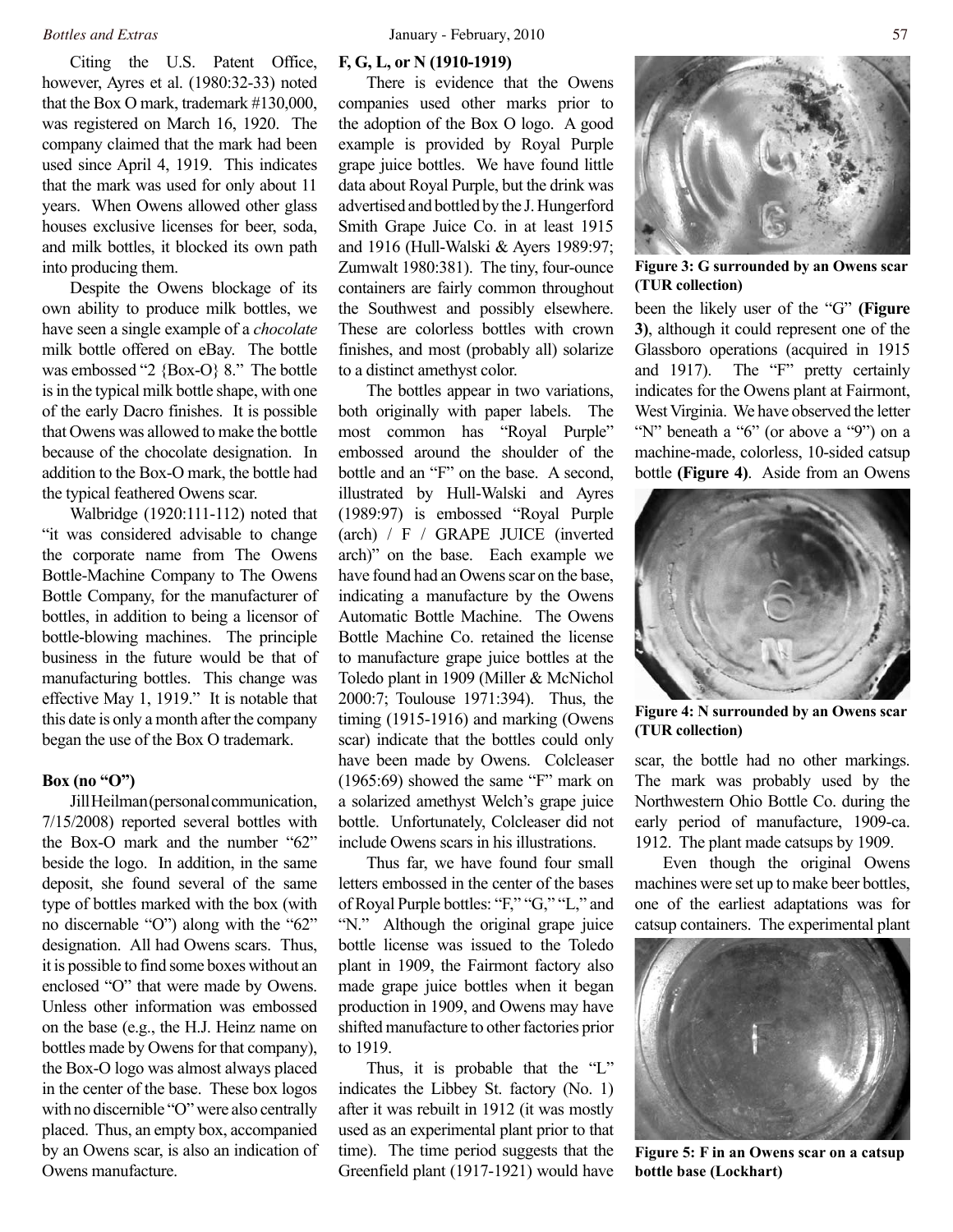at Toledo made catsup bottles for local use prior to 1909 (Skrabec 2007:208, 230). The Fairmont plant received a license for "certain kinds of beverage bottles" in 1909 and was cited as making "liquor, catsup and grape juice bottles" in 1914 (*Journal of Industrial and Engineering Chemistry* 1914) The small "F" is also found on the bases of catsup bottles **(Figure 5)**, and these, too, frequently solarize to an amethyst color and bear the distinctive Owens scars. Owens retained the license for making catsup bottles beginning in 1906 (Miller & McNichol 2002:6; Scoville 1948:109; Toulouse 1971:393). At this point, we have not seen other letters on similarly-marked catsup bases, so these may have only been made in the Fairmont plant.

# **F, S, and W in a circle of dots or stars (ca. 1916-1919)**

The "F" mark was noted by Ayres et al (1980) with an 8 at the top of the circle of dots. The researchers attribute the mark to the Fairmount Glass Works or "an unidentified glass maker, user or merchant or even mold designations." They added that all the bottles they found with the mark contained "suction machine cut-off scars."

A search though Miller and McNichol (2002:6-8), however, showed that no Owens license was issued to the Fairmount Glass Works. By the time Owens machines became available generally, the scars were neater in appearance and were indistinguishable from other types of machine marks. Miller & McNichol (2002:7) noted, however, that only the Owens plants were licensed to make both catsup and grape juice bottles with the Owens machines.



**Figure 6: F in a circle of dots (TUR collection)**



**Figure 7: W in a circle of dots (TUR collection)**

Our examination of the Tucson Urban Renewal collection (the bottles reported by Ayers and his associates) showed that the "F" surrounded by a circle of 12 dots (with an "8" at the top of the circle) was a colorless grape juice bottle with a crown finish and an Owens scar on the base **(Figure 6)**. We also found a similar, colorless bottle embossed on the base with "W" surrounded by 12 dots with an "8" at the top and an "I" at the bottom of the circle **(Figure 7)**. A final bottle, also colorless, had a basal marking of "S" in a circle of ten dots with a "7" above the circle of dots and a "20" below the circle **(Figure 8)**. The base included an Owens scar.



**Figure 8: S in a circle of dots (TUR collection)**

We have seen a single example of the "F" surrounded by 11 tiny stars in a personal collection. The bottle was machine made with an Owens scar. It was a colorless, patent medicine bottle, embossed "CALIFORNIA FIG SYRUP CO. / WHEELING W. VA." The mark had no accompanying numbers. According to Fike (1987:225) California Fig Syrup was introduced in 1878 and was made until the 1970s. The early Owens plants began making "branded" (including proprietary medicine) bottles in 1905 (Miller & McNichol 2002:6; Scoville 1948:104, 109; Toulouse 1971:329; Walbridge 1920:72). The "star" variation may only have been used on medicine bottles.

With the exception of the California Fig Syrup bottle, these marks all appear on either catsup or grape juice bottles (in our small sample). All bottles we have examined are either clearly surrounded by dots or are indistinct – with the single exception of the California Fig Syrup bottle.

Thus, it is virtually certain that catsup and/or grape juice bottles with recognizable Owens scars were made by a branch of the Owens company. It is also reasonably certain that the "F" surrounded by a circle of dots was used by the Fairmont plant, probably later than the lone "F" mark. Since the famous Box-O trademark was not used until 1919 (Ayres et al. 1980:32- 33), the Owens Fairmont plant was the most likely user of the circle-of-dots (or stars) mark from ca. 1916 to 1919.

We have only seen the "W" mark surrounded by a circle of dots on the base of a single bottle – with an Owens scar. The mark may have been used by the Westlake St. branch in Toledo, Ohio (1913-1915), although the Westlake plant (No. 4) was used as an experimental factory. There is also a chance that the "W" could indicate either the West Toledo branch or the former T. C. Whitney plant (W for Whitney) at Glassboro, New Jersey, controlled by Owens since 1915, wholly owned in 1918. Whitney had obtained an Owens license while it was still separate from the Owens company and, thus, already had the technology in place.

More problematical is another mark, "S" surrounded by a circle of dots. Although the "S" could indicate the Streator, Ohio, plant (controlled by the Owens company by 1916), the plant was noted for making soft drink and beer bottles marked on the heel with the 16 S 3 or similar marks (the 16 being a date code for 1916).

All of these marks – with the circle of dots or stars – appear to be from the later "teens." The "F" and other single letter marks without the encircling dots or stars were probably used during the ca. 1906-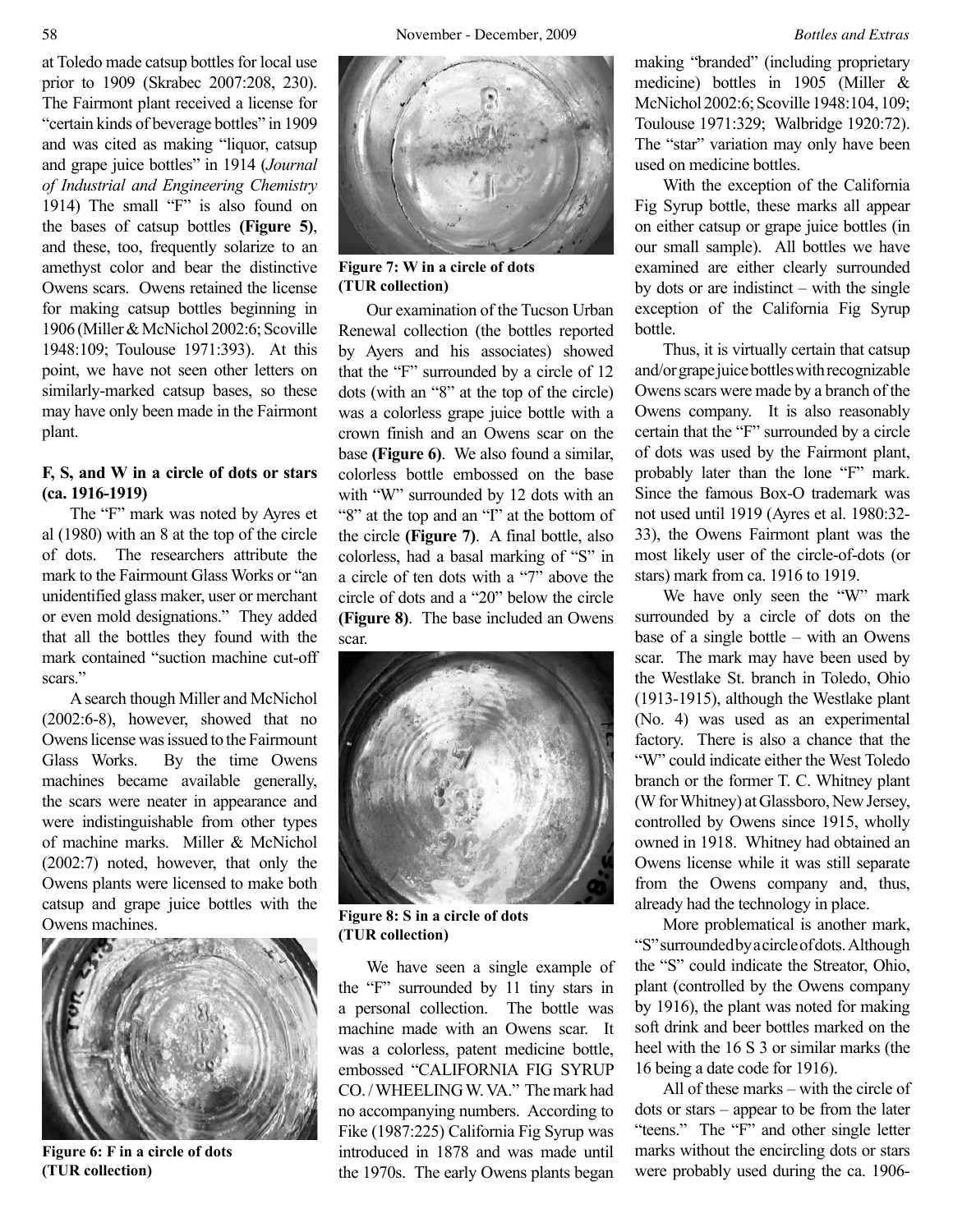ca. 1917 period. Because the individual letters with dots or stars appear on bottles with less feathering on the Owens scars, no purple solarization (at least none reported or observed), are much more scarce than the letter-only marks, and include letters that only correspond to later plants, the dot/star marks were probably only used during the ca. 1916-1919 period prior to the April 1919 change to the Box-O mark.

# **OWENS with the "O" in a box (1919- 1929)**

In 1919, Owens offered a prescription bottle that was half-oval in cross section, with the other half divided into five sides or panels. The panel opposite the halfoval was the largest flat surface, flanked on each side by thinner panels that were graduated. Graduations on the left were in fluid ounces, with cubic centimeters to the right. The next two panels on both right and left connected to the half-oval at the side seams of the bottle.

The largest flat panel between the graduations was marked at the base of the shoulder with the ounce symbol (looks like a "3" with an extra flat hook on top) followed by the number of ounces in the bottle expressed as lower-case Roman numerals. The shoulder of the bottle was lightly fluted. Bases, of course, had Owens scars.

The term "Owens Ovals" for these bottles was registered (Trade Mark 166,961) in 1923, the application claiming that "the trade-mark has been continuously in use in the business of said corporation since January 1st, 1919."

A 1928 "Want Book" for druggists (Owens 1928) illustrated the bottle several times and called it the Owens Prescription Oval. The bottle was available in two finish options: cork and threaded. One, called the Handy Service, was a two-part finish for corks. The upper part of the finish consisted of a bead of glass ringing the very top of the finish reinforced with a vertical collar below it. The other finish had continuous threads and was topped by an "attractive white and green lacquered cap." Both finish types were offered capped (or corked) and sterilized.

The base of each bottle was embossed "OWENS" with the "O" surrounded by



**Figure 9: Box-O creating the first letter of "OWENS" on a drug store bottle base (Lockhart)**

a box, creating the Box-O mark at the beginning of the word **(Figure 9)**. After the 1929 merger with Illinois Glass, the Owens Prescription Oval continued in use until at least 1947, although the bottles were marked with Diamond-OI marks from 1930. The cork finish was also used by the successor company until at least 1937. The Box-O mark, of course, was discontinued after the 1929 merger, although existing molds may have been used for a year or so – until they wore out.

#### **Codes**

The general trend toward the inclusion of date codes seems to have begun in the early  $20<sup>th</sup>$  century (as early as  $1906$ by the American Bottle Co.) but did not achieve popularity among glass makers until the mid- to late teens or later. Many companies did not adopt the idea until the mid-1920s (e.g., Southern Glass Co.), and some holdouts did not use date codes until the 1970s. The concept may have only caught on gradually *within* the Owens Bottle Co.

We hypothesized that the numbers to the left and right of the Box O mark followed the pattern later used by the Owens-Illinois Glass Co. (i.e., the numbers to the left were indicative of factories; those to the right represented date codes). To test the possibility, we searched available sources and found numbers accompanying the Box O mark in Colcleaser (1965; 1966), Eastin (1965), and Lockhart and Olszewski's database from the El Paso Coliseum as well as databases provided by Carol Serr and a few other bottles from David Whitten's collection. Altogether, we recorded 51 Box O marks that were accompanied by numbers, although there were numerous marks without numbers in

**Table 2 Patterns and Date Ranges for Owens Codes**

| Plant# | Pattern       | Range                       | Dates     |
|--------|---------------|-----------------------------|-----------|
| 2      | $x \square x$ | $2 \square 3 - 2 \square 8$ | 1923-1928 |
| 3      | $\Box x x^*$  | $30 - 35$                   | 1920-1925 |
| 3      | $x \square x$ | $3 \Box 3 - 3 \Box 4$       | 1923-1924 |
| 5      | $x \square x$ | $5 \square 3$               | 1923      |
| 6      | $\Box x x^*$  | 60-66                       | 1920-1926 |
| 6      | $x \square x$ | $6 \square 3 - 6 \square 7$ | 1923-1927 |
| 8      | $\Box$ XX     | 80                          | 1920      |
| 8      | $x \square x$ | $8 \square 1 - 8 \square 8$ | 1921-1928 |

association. See Table 2 for a summary of the patterns we have found. \* These may occasionally be to the left or below the mark.

The search revealed two patterns with a few slight variations:

#1 – a single-digit number to the left of the mark and a single-digit number to the right. Left numbers ranged between 2 and 8 (2, 3, 5, 6, 8); right, 1 to 9, inclusive  $[N=28]$ .

#2 – a double-digit number to the right of the mark (none to the left) ranging from 30 to 35 and 60 to 64 (30, 31, 32, 33, 34, 35, 60, 61, 62, 63, and 64) [N=12] These also occasionally appeared to the left of the mark or even below it (08, 32, 62, 66) [N=6].

Five specimens showed only one single-digit number, variously located to the left, above, or below the mark.

As the patterns show, the actual codes are more complex than we originally thought and require a revised hypothesis. Pattern #1 followed the original hypothesis, with the plant code to the left of the mark and the date code to the right. Pattern #2 can be explained with the left digit indicating the plant and the right number showing the date. Instead of surrounding the logo, the two numbers were embossed together.

Actually, the Box O with no associated numbers is a separate pattern and deserves it own discussion. The mark with no accompanying numbers may have only been used during the earliest years, 1919-1921. It is more likely, however, that some plants did not use the system, and our data confirm the likelihood that Plants No. 1 and 4 never used the mark, and Plants No.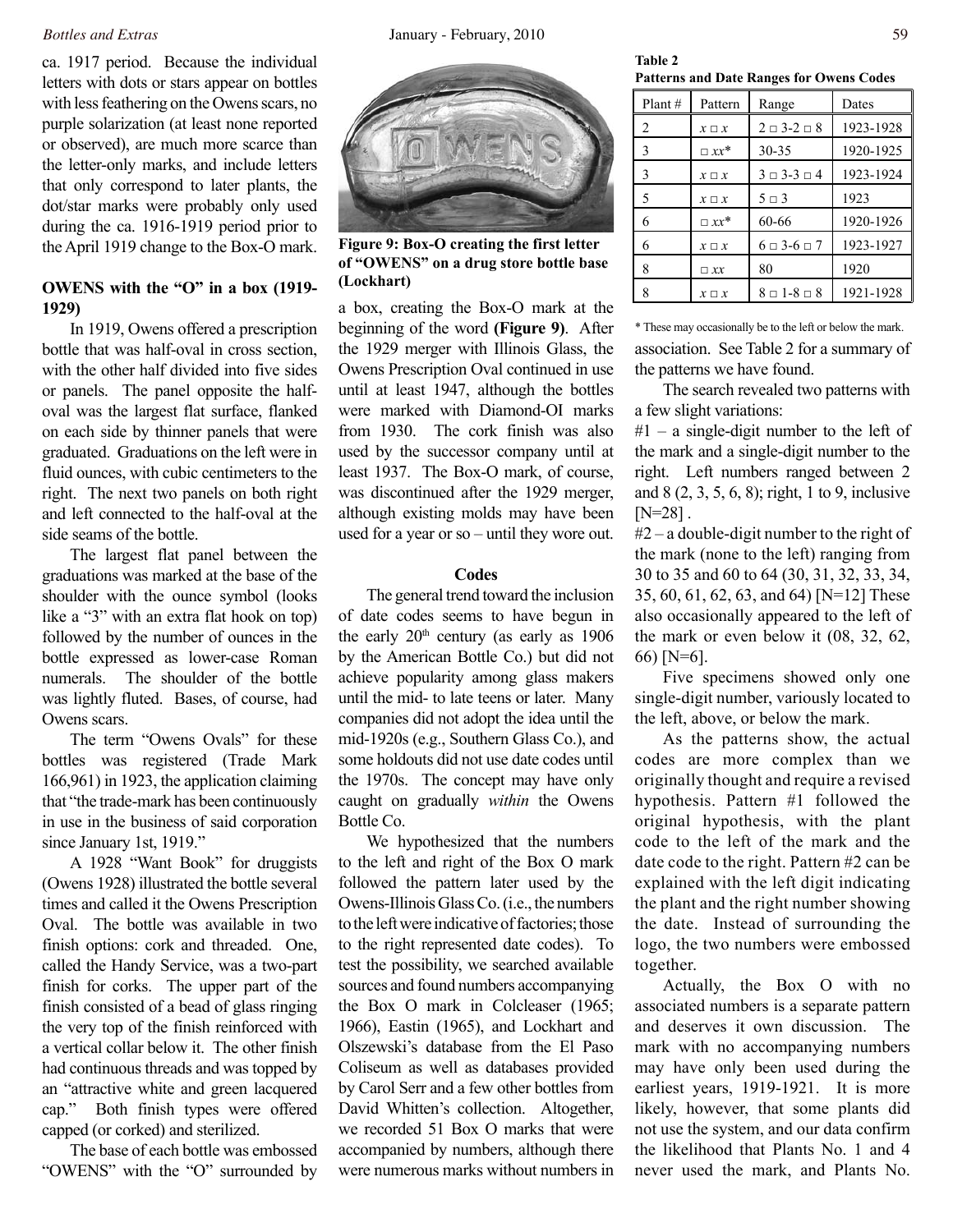2 and 5 rarely used the system. This would explain why there are numerous examples of the Box-O mark with no accompanying numbers.

Based on our admittedly small sample, only three plants appear to have regularly used the plant/date codes we have hypothesized. These were plants 3, 6, and 8. Our sample turned up one example for Plant No. 2 and two for Plant No. 5 (both the same year). Each plant number deserves its own discussion.

### Plant No. 1

By 1919, the plant was in commercial production, but we have not found an example with an embossed "1" in the plant position.

### Plant No. 2

The West Toledo factory was closed before the adoption of the Box-O mark, but the number was recycled to the former Boldt plant at Huntington, West Virginia, ca. 1921. The only examples we have seen have "3," "6," and "8" (for 1923, 1926, and 1628) in the date position.

#### Plant No. 3

The Fairmont plant was the largest factory in company. It was open during the entire tenure of the Box-O mark. Our sample shows the  $x \sqcup x$  format with "3" and "4" date codes (1923 and 1924) but has dates from 1920 to 1925 in the  $\Box$ *xx* pattern.

#### Plant No. 4

The Clarksburg plant received the No. 4 designation upon the closing of the Westlake factory in 1915 and remained in operation until the 1929 merger with the Illinois Glass Co. We have seen no examples of "4" in the factory position.

#### Plant No. 5

The former Boldt plant at Cincinnati received the No. 5 designation shortly after the Greenfield factory closed in 1921. The only examples we have seen each had a "3" date code for 1923.

#### Plant No. 6

Like Plant No. 3, the Charleston factory

was active during the entire tenure of the Box-O mark and used both formats. Our sample with the "6" plant code, however, shows a temporal difference between the formats. The  $\Box xx$  format only has date codes from 0-4 (1920-1923), and the *x*  $\Box$  *x* format is associated with codes 3-7 (1923-1927).

### Plant No. 7

This was the original factory of the T.C. Whitney Glass Co. at Glassboro and was only an Owens designate between 1918 and 1919 – not long enough to use the code system or even the Box-O mark.

#### Plant No. 8

This second plant at Glassboro was completed in 1918 and remained part of the company into the Owens-Illinois era. It is possible that the factory used the  $□$ *xx* format (i.e., Box-O 80) in 1920, but the only example we have seen was on a Heinz bottle, so the code may have been connected with Heinz instead of Owens. The  $x \Box x$  format **(Figure 10)**, however, was in place from 1921 to 1928 (codes from 1 to 8).



**Figure 10: Owens codes for Factory No. 8 and 1921 (Lockhart)**

### **Discussion and Conclusions**

Available evidence (e.g., Owens scars on bottles where only Owens held the license, such as catsup and grape juice; amethyst glass color; letters matching plant locations or names) indicates that the various single letter marks, either alone or circled by dots or stars, were made by factories of the Owens Bottle Machine Co. Some of these molds may have continued in use during the first couple of years of the Owens Bottle Co. (1919-1920), until the molds wore out.

It is possible that some other early Owens marks or patterns will be

discovered. Although the Owens plants did not seem to mark most of their bottles prior to the adoption of the Box-O mark, the factories seem to have used single-initial logos on grape juice and catsup bottles. Catsup bottles in general were marked with manufacturer's logos earlier than other food bottles and were sometimes the only bottles made by a company with an embossed logo. Companies like Curtice Brothers, a major catsup concern, may have required glass houses to emboss some sort of logo on the base. We have found logos on bases of Curtice Brothers' catsup bottles that we have not seen on any other bottle types.

The Box-O marks are more historically confirmed than the earlier ones and were certainly used from 1919 to 1929. Many of these were embossed by themselves, but many also contained numerical codes associated with the markt. Although this has never been confirmed by documentary evidence, the apparent date codes accompanying the apparent plant codes all fit into the ranges when each individual factory was in business. Although this date/plant code hypothesis could be more clearly demonstrated with a larger sample, we have been unable to locate suitable collection of these bottles as of the time of this writing.

#### **Sources**

American Glass Review 1927 *Glass Factory Yearbook and Directory*. American Glass Review, Pittsburgh, Pennsylvania.

Ayres, James E., William Liesenbien, Lee Fratt, and Linda Eure

1980 "Beer Bottles from the Tucson Urban Renewal Project, Tucson, AZ." Unpublished manuscript, Arizona State Museum Archives, RG5, Sg3, Series 2, Subseries 1, Folder 220.

Colcleaser, Donald E.

1965 *Bottles of Bygone Days*. Privately Published, Napa, California.

1966 *Bottles of Bygone Days, Part II*. Privately Published, Vallejo, California.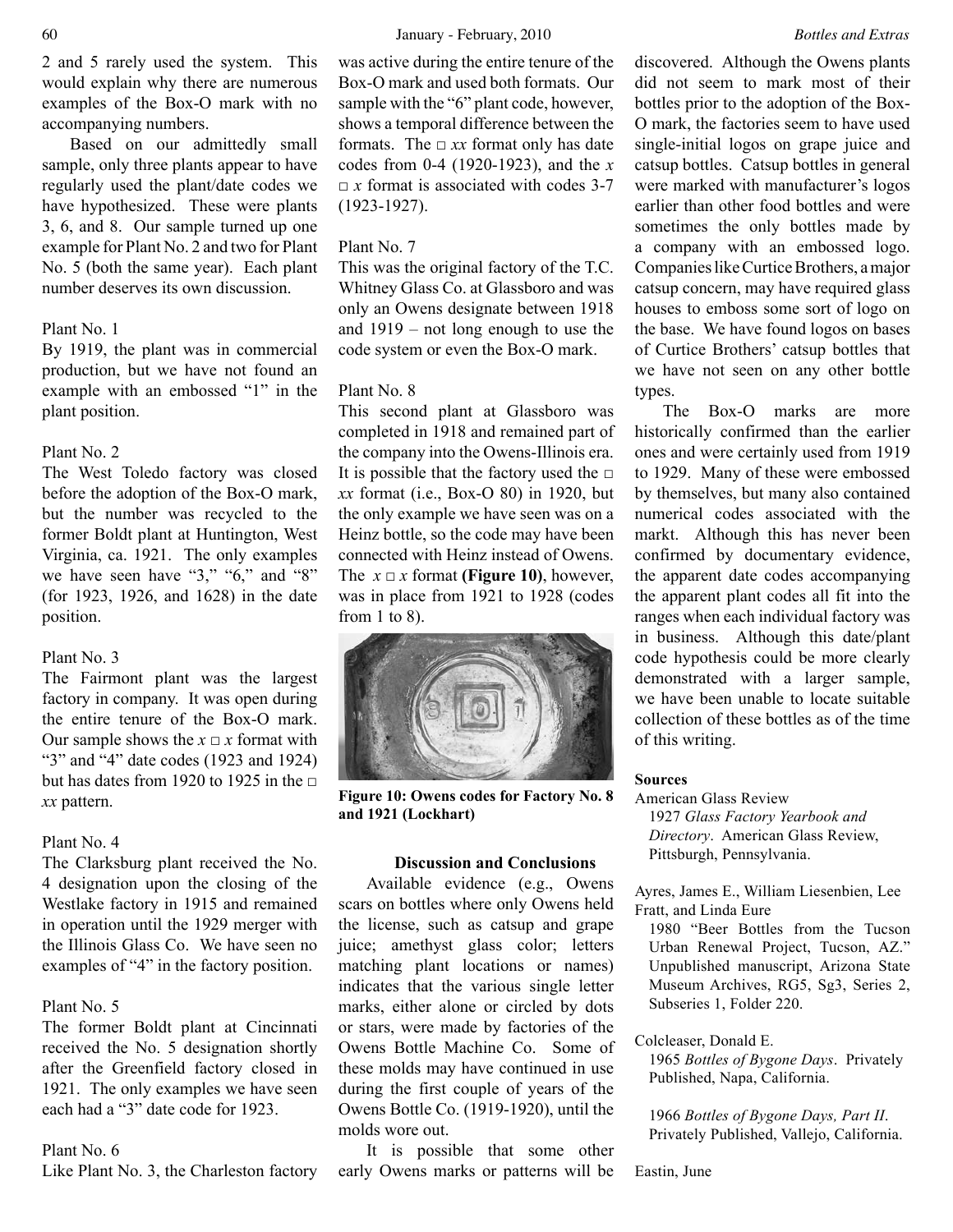1965 *Bottles West, Vol. I*. Press-tige, Ontario, California.

Fones-Wolf, Ken 2007 *Glass Towns: Industry, Labor, and Political Economy in Appalachia, 1890- 1930s*." University of Illinois Press, Urbana.

Giarde, Jeffery L. 1980 *Glass Milk Bottles: Their Makers and Marks*. Time Travelers Press, Bryn Mawr, California.

#### *Glass Worker*

1918 "Gas Producers and New Automatic Machinery." *Glass Worker* 37(2):1, 12-13.

1924 "Annual Report of Owens Bottle Company." *Glass Worker* 43(29):9-24. [Sixteenth Annual Report of the Owens Bottle-Machine Company, year ending December 31, 1923]

Griffinhagen, George and Mary Bogard 1999 *History of Drug Containers and Their Labels*. American Institute of the History of Pharmacy, Madison, Wisconsin.

Hayes, Denis A. 1909 "Hayes on Bottle Machines." *National Glass Budget* 25(11):1.

Hull-Walski, Deborah and James E. Ayres 1989 *The Historical Archaeology of Dam Construction Camps in Central Arizona*., *Volume 3: Laboratory Methods and Data Computerization*. Dames & Moore, Phoenix.

Jones, May

1966 *The Bottle Trail, Volume 6*. Nara Vista, New Mexico.

*Journal of Industrial and Engineering Chemistry*

1913 "The Present Status of the Glass Bottle and Hollow Ware Industries in the United States." *Journal of Industrial and Engineering Chemistry* 5(11):951954.

1914 "The Present Status of the Glass Bottle Industry in the United States." *Journal of Industrial and Engineering Chemistry* 6(10):864-865.

1978 *Ohio Pottery and Glass Marks and Manufacturers*. Wallace-Homestead Books Co., Des Moines, Iowa.

Libbey, E. D. 1906 E. D. Libby to Ball Bros. Glass Mfg. Co., December 22.

Lockhart, Bill 2004 "A Tale of Two Machines and a Revolution in Soft Drink Bottling." *Soda Fizz* 4(1):11-23.

2006 "A Tale of Two Machines and a Revolution in Soft Drink Bottling." *Bottles and Extras* 17(2):19-25.

Lockhart, Bill and Wanda Olszewski 1994 "Excavation and Analysis of a Nineteenth Century Bottle Pit in San Elizario, Texas." *The Artifact* 32(1):29- 49.

Lockhart, Bill, Pete Schulz, Carol Serr, and Bill Lindsey

2007b "The Dating Game: The Distinctive Marks of the Charles Boldt Glass Co." *Bottles and Extras* 18(2):50- 53. 2007c "The Dating Game: Thatcher

Glass Mfg. Co." *Bottles and Extras* 18(4):53-65.

Lockhart, Bill, Pete Schulz, Bill Lindsey, Carol Serr, and David Whitten 2007a "The Dating Game: The American Bottle Co., A Study in Contracts and Contradictions." *Bottles and Extras* 18(1):47-56.

Lohmann, Watson M. 1972 *1904 Whitney Glass Works Illustrated Catalog and Price List with Historical Notes, 1900-1918*. Privately published, Pittman, New Jersey.

Miller, George L. and Tony McNichol 2002 "Dates for Suction Scarred Bottoms: Chronological Changes in Owens Machine-Made Bottles." Paper presented at the 2002 SHA meetings, Mobile, Alabama.

Moody's Investors Service 1932 *Moody's Manual of Investments: American and Foreign*. Moody's Investors Service, New York, New York.

*National Glass Budget* 1904e "Big Bottle Company Organized." *National Glass Budget* 20(8):10.

1904f "The Owens Bottle Machine." *National Glass Budget* 20(15):1.

1910 "Bottle Machine Statitics." *National Glass Budget* 25(50):1.

1913a "Clarksburg Facility Nearing Completion." *National Glass Budget*  $29(4):1.$ 

1913b "Owens Company's Earnings." *National Glass Budget* November 29(28):1 [Sixth Annual Report of the Owens Bottle-Machine Company, year ending September 30, 1913]

1915a "The Owens Bottle Machine." *National Glass Budget* 30(24):1. [Seventh Annual Report of the Owens Bottle-Machine Company, year ending September 30, 1914]

1915b "Annual Report of the Owens Bottle Machine Company." *National Glass Budget* 31(27):1. [Eighth Annual Report of the Owens Bottle-Machine Company, year ending September 30, 1915]

1916 "Big Demand for O'Neill Machines." *National Glass Budget*  $32:(8):1$ .

Owens Bottle Co. 1920 "Thirteenth Annual Report of the Owens Bottle Company of Ohio for the Year ended December 31, 1920." Owens Bottle Co.

1925 "Eighteenth Annual Report of the Owens Bottle Company of Ohio for the Year ended December 31, 1925." Owens Bottle Co.

1928 *Want Book and Catalog of Owens Bottles: Owens Machine Made by Owens for Druggists*. Owens Bottle Co., Toledo, Ohio.

Owens Bottle-Machine Co. 1916 "Ninth Annual Report of the Owens Bottle-Machine Company of Ohio for the Fiscal Year ended September 30th, 1916." Owens Bottle-Machine Co.

1917 "Tenth Annual Report of the Owens Bottle-Machine Company